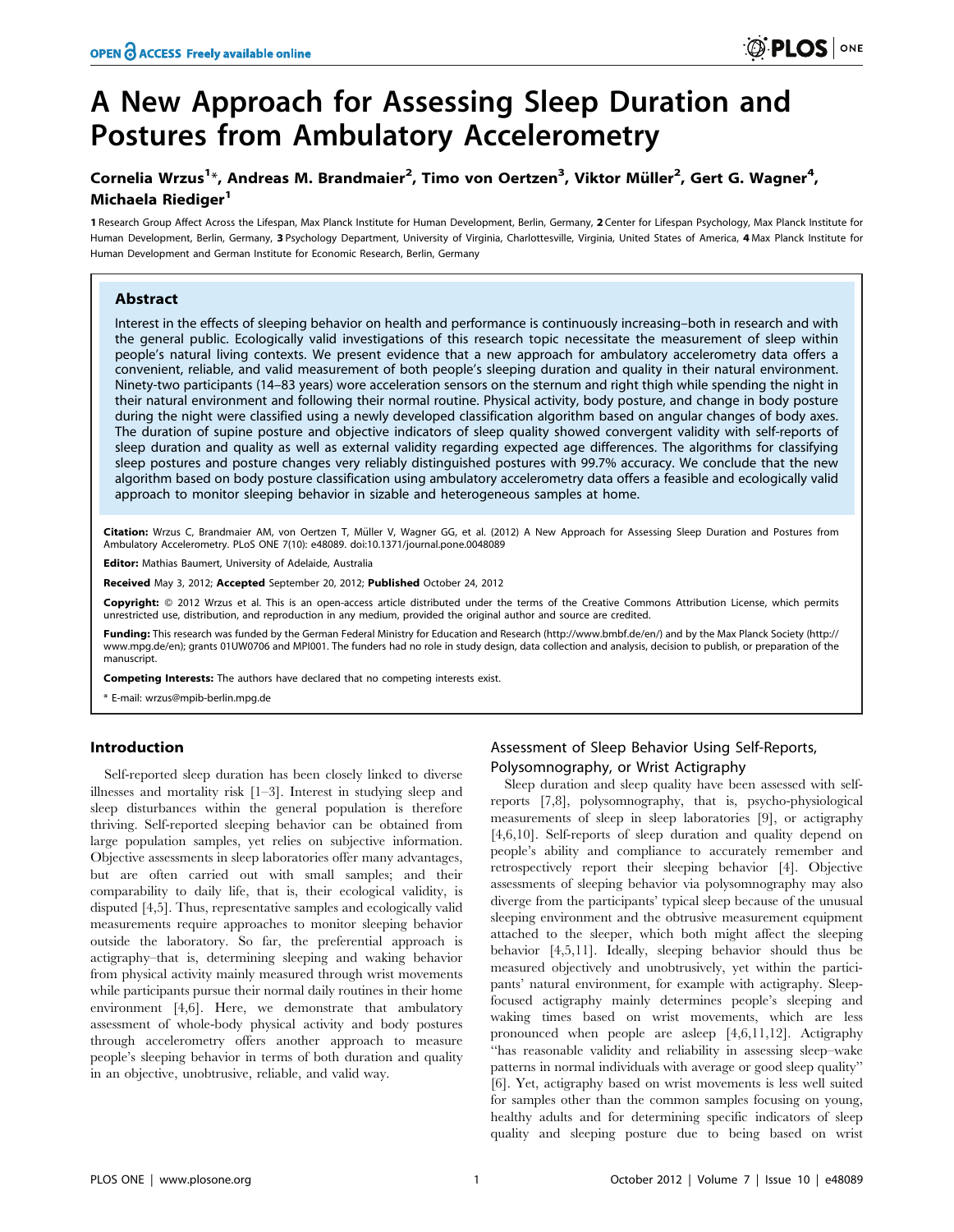movements only. In addition, we acknowledge that, in contrast to actigraphy, the combined polysomnographic assessment of electroencephalography (EEG; i.e., brain activity), electroocculography (EOG; i.e., eye movements), electromyography (EMG; i.e., muscle movements), and airflow of breathing allows the precise measurement of sleeping stages (e.g., REM phases or slow wave sleep).

We propose that many important indicators of sleep duration and quality usually obtained from polysomnography can also be assessed with algorithms developed for whole-body physical activity measurements. These indicators include: (a) time in bed; (b) total sleep time; (c) sleep efficiency, that is, percentage of time in bed spent asleep; (d) sleep latency, that is, time in bed until asleep; (e) number of awakenings; (f) sleeping postures; (g) number of posture changes; (g) number of postures that last longer than 15 mins; and (i) average activity during sleep [9,11].

Time in bed and time asleep refer to aspects of sleep duration that can differ greatly between individuals [9,13]. Sleep efficiency and sleep latency are indicators of sleep quality that are computed from examining time in bed and time asleep. Greater sleep efficiency is characterized by less time awake during the night and shorter sleep latency by a shorter time span between going to bed and falling asleep. Both measures are indicative of healthy sleeping patterns. Similarly, fewer awakenings during the night indicate higher sleep quality, although even healthy people wake up on average four to six times per night [14]. Normal sleeping patterns thus involve a certain amount of physical activity during the night. This is reflected, for example, by healthy people changing their posture, for instance, from lying on the back to lying on one side, between 10 and 30 times per night [15]. Nonetheless, too many posture changes occurring shortly after each other, that is, tossing around or staying in the same posture for less than 15 minutes at a time, indicate restless sleep of worse quality [14–16].

We propose that multiaxial acceleration sensors attached to the torso are well suited for the ambulatory assessment of the aforementioned indicators of sleep duration and quality because they allow for determining the orientation of the body and are less sensitive to limb movements. The purpose of our research was to demonstrate the validity of this new approach to monitor sleep in natural environments in two respects. First, indicators of sleep duration and quality derived from ambulatory accelerometry should converge with participants' self-reported sleep duration and quality (convergent validity). Second, sleep indices derived from ambulatory accelerometry should replicate well-documented differences in sleep duration and quality (external validity). We did not compare participants' sleeping behavior to polysomnographic measurements because the comparability between polysomnographic assessments in the sleep laboratory and less cumbersome accelerometry assessments in participants' homes, that is, familiar environment, has been questioned [4,5,11].

#### Age-Related Differences in Sleep Duration and Quality

Individual differences related to age are among the bestreplicated patterns of differences in sleeping behavior. Previous representative studies from the UK and the USA, for example, report an average self-reported sleep duration of about 7 hrs and describe a decrease of sleep duration from young adulthood to middle adulthood followed by a leveling off or a slight increase in sleep duration after retirement [7,13]. This converges with metaanalysis findings of age differences observed in laboratory studies [9].

Findings are somewhat less consistent when it comes to agerelated differences in sleep *quality*. Generally, compared to younger people, older people are less active during sleep, as indicated by fewer posture changes and less activity in general [14,17]. At the same time, most laboratory and survey studies report an agerelated decrease of sleep quality as indicated by lower sleep efficiency, or more time awake while in bed, and a higher frequency of sleep disturbances [8,9,18]. Recently, however, Vitiello [19] reviewed that lower average sleep quality in old age may be primarily due to age-related declines in the general health status, and that healthy older people are not more prone to sleep disturbances than younger people.

In the current study, we test whether accelerometry of body movements during the night offers feasible, relatively unobtrusive, reliable, and valid measurements of people's sleeping duration and quality in their natural environment. We extend previous methodological work on actigraphy during sleep twofold: (1) by focusing on an age-heterogeneous sample ranging from adolescence to old age because the applicability of actigraphy in samples heterogeneous in age and sleep quality still needs to be shown [4,6] and (2) by proposing a new methodological approach to determine sleep postures and indicators of sleep quality based on changes in sleep postures. We validate our approach in two ways. First, we predict convergent validity between accelerometry-based indicators and subjective ratings both of sleep duration and quality. Second, we test external validity by replicating age differences in sleep duration and quality. We hypothesize that (a) accelerometrybased sleep duration is longer for younger and older adults than for middle-aged adults; (b) general activity is lower with higher age; and (c) accelerometry-based sleep quality tends to be lower the older the participants are, however, these age differences are assumed to be attributable to age differences in health.

#### Materials and Methods

#### Participants

Ambulatory accelerometry was obtained from a German sample of 92 people recruited in Berlin in 2008 by a fieldwork agency. Participants were on average 42.4 years old  $(SD = 19.0;$ range 14.7–83.2 years), and 26.1% held a college or university degree. Participants were approximately stratified with respect to gender (45% men) and across seven age groups (14–18 years:  $n = 10$ ; 19–29 years:  $n = 18$ ; 30–39 years:  $n = 16$ ; 40–49 years:  $n = 14$ ; 50–59 years:  $n = 12$ ; 60–70 years:  $n = 15$ ; 70–83 years:  $n = 7$ ). Accelerometry data from 3 female and 9 male participants were excluded due to measurement problems (e.g., sensor cables were disconnected, sensor position shifted). Participants belonged to the following age groups: adolescents and young adults  $n = 4$ , middle-aged adults  $n = 5$ , older adults  $n = 3$ . They did not differ significantly from the remaining participants in age,  $\chi^2 = 0.95$ ,  $df = 2$ ,  $p = .62$ , and only marginally with respect to gender,  $\gamma^2$  = 3.85, df = 1,  $\rho$  = .05. In contrast to previous studies that used participants' data if at least 4 hrs of recording were available [20], our exclusion criteria were comparatively strict because most of the indicators of sleep duration and sleep quality in the current study referred to the whole night, for example, sleep duration, sleep efficiency, or the number of times people arose at night. Compared to previous studies, we obtained similarly reliable assessments because all participants provided at least 4 hrs of continuous recording.

# Procedure, Ethics Statement, and Measurements

Measurement of activity and postures using accelerometry. Participants came to the laboratory to receive the technical devices and instructions on their use. After explaining the purpose, assessment devices, and procedure of the study, written informed consent was obtained from the participant and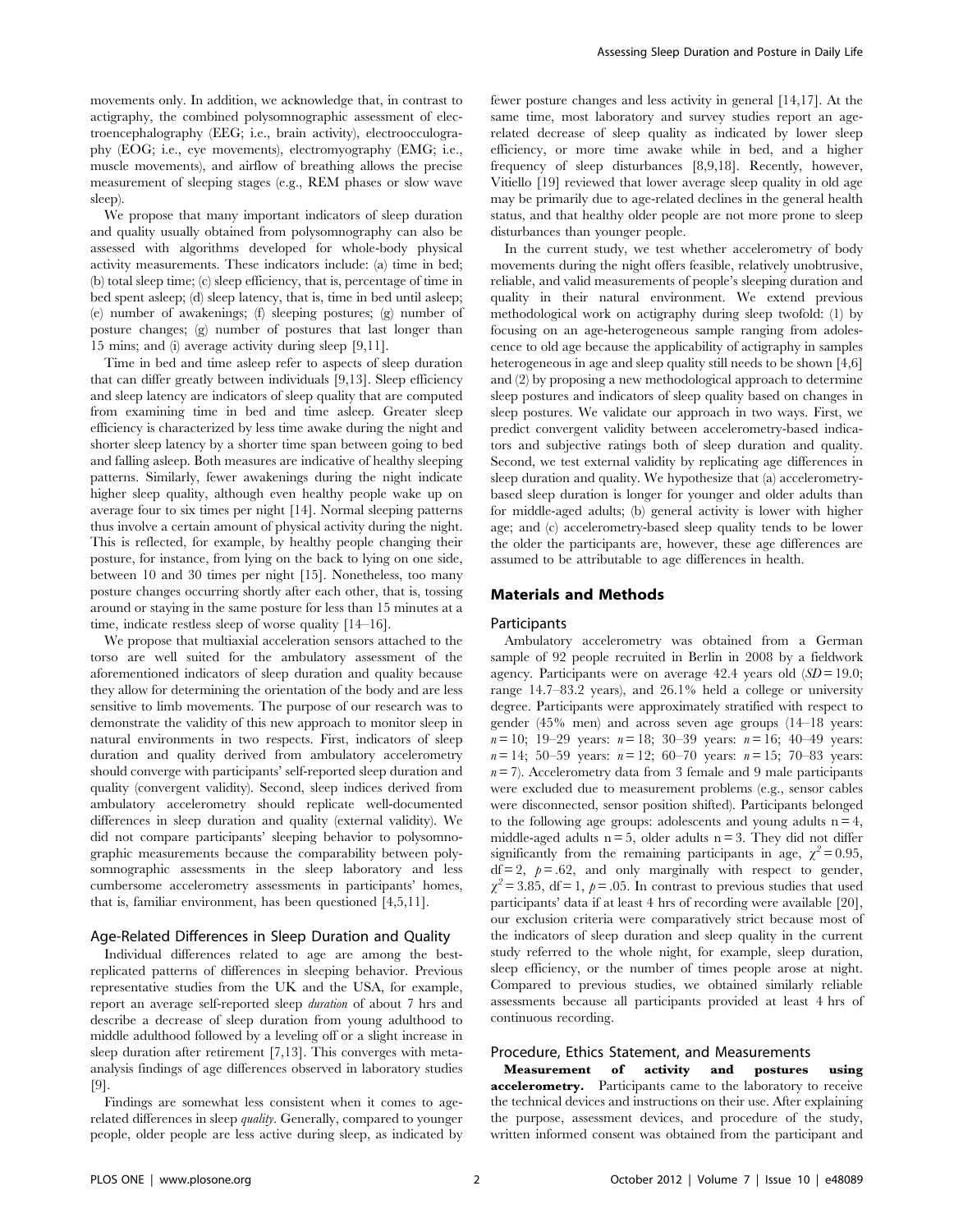the parents of underage participants, and a portable biosignal recorder (Varioport from Becker Meditec company) with acceleration sensors were attached to them. Trained experimenters placed a three-dimensional (3-D) acceleration sensor on the sternum and a one-dimensional (1-D) acceleration sensor on the right thigh, parallel to the antero-posterior axis (see Figure 1). The analysis of the accelerometer data was based on four recorded channels corresponding to the axes of the two sensors. The 24-hr ambulatory monitoring also included measurements of heart rate (ECG) and breathing frequency. In the interest of brevity, we restrict the description of methods to those details that are relevant for the purposes of this article, the validation of a parsimonious measurement of sleep indices.

Participants completed a standardized sequence of motions and postures for the development of the classifying algorithms. A decision tree was used to classify physical activity into distinct postures, that is, to decide which posture is likely to occur given the observed pattern of physical activity [21,22]. The laboratory procedure for developing the decision tree included 40 s walking at normal pace, 50 s walking up stairs, 40 s walking down stairs, 40 s walking at fast pace, 40 s standing, 40 s sitting, 40 s lying on the right side, 40 s lying on the left side, and 180 s lying on the back. After answering a few questionnaires and completing a brief experiment irrelevant for the purposes of this paper, participants were released to continue their daily life for an average of 25.8 hrs  $(SD = 0.8$  hrs;  $min = 22.3$  hrs,  $max = 29.8$  hrs). During this ambulatory-assessment phase, acceleration data were continuously recorded at a sampling rate of 64 Hz. Here, we focus on the measurements obtained during the evening and nighttime. Participants returned to the laboratory the next day with the bio-monitoring system and had to answer a few final questionnaires that included, among other things, items regarding their usual sleeping behavior, their sleep during the previous night, and their general health, as reported below. They were reimbursed with  $150 \in$  (approximately \$180). The Ethics Committee of the Max Planck Institute for Human Development approved the study.

Development of the decision tree and classification of acceleration data into indices of sleep duration and quality. A classification algorithm of body posture and posture changes was developed to derive indices of sleep duration and quality from the accelerometry data recorded between 8 p.m. and 10 a.m. Next, the principles of the classification are explained before the computation of indices for sleep duration and quality is explicated.

Recorded acceleration data contained both deflections of the acceleration sensors due to the gravitational force and the active movements of participants [23]. The gravitational force affects acceleration sensors attached to the body differently depending on the position of the body relative to the earth's surface. For example, gravitational force affects the body along the vertical axis during standing and along the antero-posterior axis when lying on the back (Figure 1).

The decision tree made binary decisions on body posture that were hierarchically ordered. First, body posture was classified as lying if the upper body deviated more than  $40^{\circ}$  from the upright



Figure 1. Labeling of body axes and placement of acceleration sensors. doi:10.1371/journal.pone.0048089.g001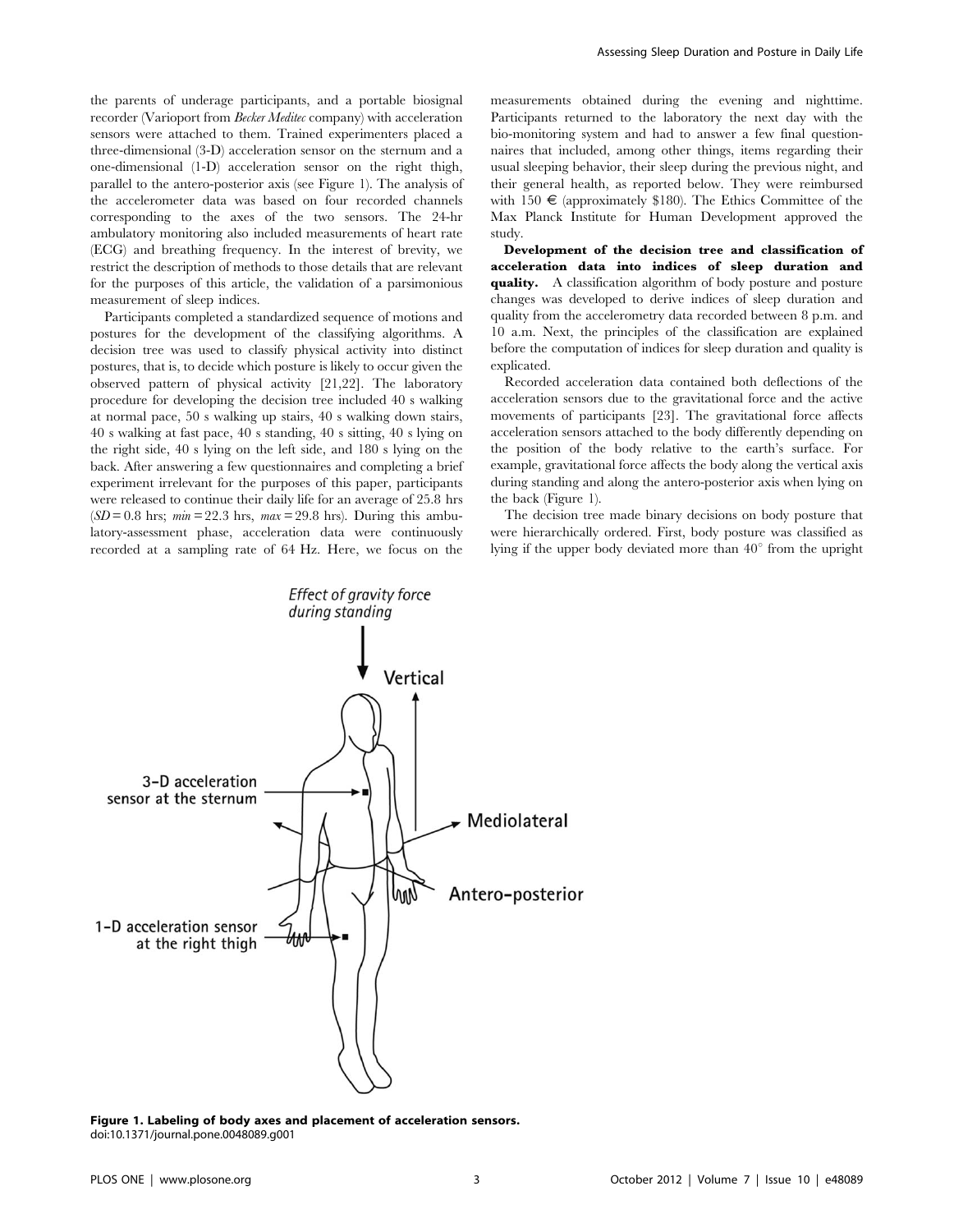position, that is, if the gravitational force exerted less than  $-0.66$  g on the vertical axis (Figure 1). Otherwise, information on how gravitational force affected the 1-D acceleration sensor attached to the thigh was used to distinguish between sitting  $(0.5 \text{ g})$  and standing  $(< 0.5$  g). These thresholds and the prediction accuracy of the decision tree were derived by 10-fold cross-validation on the laboratory data, where postures were known during the standardized sequence of motions and postures. The discrimination between standing, sitting, and the different supine postures was accurate in 99.69% of all cases over all participants–constituting high reliability.

To determine the body posture during the night, effects of the gravitational force were again separated from the active movements of participants by computing the median and standard deviation of acceleration data in sliding windows of 5 s in length. Median values were then used to classify postures using the thresholds from the decision tree developed from the standardized postures observed in the laboratory. The decision tree distinguished between segments when participants were standing/ walking, sitting, or lying supine, that is, horizontal. Body posture of participants was classified continuously in 5 s windows across the entire nighttime (8 p.m. to 10 a.m.).

As in previous studies, most indices on sleep duration and quality were only calculated for the time when participants were supine. As indicators of sleep duration, we computed the total time supine and the total sleep time. We calculated sleep efficiency, sleep latency, average activity, and the number of posture changes per hour (including getting up) as indicators of sleep quality. Tables 1 and 2 provide detailed descriptions of the computation of all indices on sleep duration and quality derived from acceleration data.

To determine sleeping postures during supine phases, for example, on the right side or ventral, a newly developed anglebased segmentation algorithm (see Table 2) was developed. The angular orientation of the upper body along the vertical axis, that is, the sleeping posture, was constantly tracked. The algorithm continuously calculated a sliding circular mean. Whenever the current orientation estimate differed more than  $30^{\circ}$  from the sliding mean of the angle, a segment boundary was set that indicated that the sleeping posture had changed. The estimation of the sleeping posture changes with fixed thresholds for sleeping postures would be prone to detect a change in posture even if it hardly changed. This occurs when sleepers engage in sleeping postures near fixed thresholds. In contrast, the segmentation with flexible, angle-based thresholds allowed the algorithm to detect posture changes in a robust way. The body orientation within a segment, that is, the sleeping posture, was derived from the circular mean orientation across the segment. Lying ventral, that is, on the stomach, was defined to express an average rotation of  $0^{\circ}$ on the vertical axis. An orientation of  $-45^{\circ}$  to  $+45^{\circ}$  was classified as lying ventral,  $+45^{\circ}$  to  $135^{\circ}$  as lying on the right side,  $-135^{\circ}$  to +135 $\degree$  as lying dorsal, and  $-45\degree$  to  $-135\degree$  as lying on the left side.

Self-reported sleep duration, sleep quality, and health. Participants answered the questions ''How many hours do you usually sleep during weekday nights/… during weekend nights?'' These questions are identical to the questions used in the 2008 assessment of the large German Socio-Economic Panel Study (SOEP) [24]. We focus on self-reported sleep duration on weekday nights because the current study took place only on weekday nights. Participants indicated how well they usually sleep by using a scale ranging from 1 ''poor'' to 5 ''very good.'' They also reported how many hours they slept during the previous night (i.e., during the night of study participation). They rated whether the sleep duration of the previous night was sufficient compared to usual nights (1 "too short" to 5 "absolutely sufficient") and whether their sleep had been restful (0 ''not at all'' to 4 "absolutely"). In addition, participants reported whether they had changed their daily routine during the 24-hr monitoring phase by using open response formats.

Finally, participants rated their health status on a 7-point scale ranging from 1 ''not at all healthy'' to 7 ''absolutely healthy'' and reported how often they had visited a doctor during the previous 12 months using the categories 0 ''never,'' 1 ''once,'' 2 ''2–5 times,'' 3 ''5–10 times,'' and 4 ''more than 10 times.''

## Results

Based on participants' open-answer reports on whether they had changed their daily routine during study participation, the subjective feasibility of the sleep monitoring was very high. Overall, only five persons (5.3%) reported that they felt slightly restricted during the night because they felt uncomfortable by not sleeping in a ventral posture due to study equipment. Nonparametric Mann-Whitney U-test comparisons to the remaining participants revealed that there were no significant differences in self-reported sleep duration,  $M = 6.90$  hrs,  $SD = 0.89$ ,  $Z = -0.65$ ,  $p = .52$ ; total sleep time derived from accelerometry,  $M = 6.77$  hrs,  $SD = 2.06$ ,  $Z = -1.10$ ,  $p = .28$ ; ratings of sleep as sufficient,  $M = 4.40$ ,  $SD = 1.34$ ,  $Z = -1.10$ ,  $p = .27$ ; or as restful sleep,  $M = 2.40$ ,  $SD = 1.51$ ,  $Z = -0.05$ ,  $p = .96$ . Importantly, these five participants lay, on average, 35.4% of the night duration in a ventral posture, that is, on their stomach, despite their selfreported interference with lying in a ventral posture.

We next present evidence regarding convergent validity between the indicators of sleep duration and sleep quality derived from ambulatory accelerometry and from self-reports. Following this, we describe analyses regarding the external validity of the ambulatory accelerometry indices for sleeping behavior, denoted by patterns of age-related differences of indices.

## Convergent Validity Regarding Sleep Duration

Table 3 presents correlations between self-reported usual sleep duration ( $\dot{M}$  = 6.95 hrs,  $SD$  = 0.95), self-reported sleep duration on the study night  $(M=7.29 \text{ hrs}, SD=1.39)$ , time supine derived from accelerometry  $(M = 8.12$  hrs,  $SD = 1.25$ ), and total sleep time

|  |  |  |  |  |  | <b>Table 1.</b> Indicators of sleep duration derived from accelerometry. |
|--|--|--|--|--|--|--------------------------------------------------------------------------|
|--|--|--|--|--|--|--------------------------------------------------------------------------|

|                  | <b>Accelerometry indicator</b>         | Computation                                                                                                            | Unit |
|------------------|----------------------------------------|------------------------------------------------------------------------------------------------------------------------|------|
| Time in bed      | Time supine                            | time between beginning and end of supine posture for at least 50 s<br>(ten 5 s windows) minus time sitting or standing | Hour |
| Total sleep time | Time asleep derived from accelerometry | time supine with less activity than the average minimum<br>while lying supine in the laboratory (0.15 $q^a$ )          | Hr   |

doi:10.1371/journal.pone.0048089.t001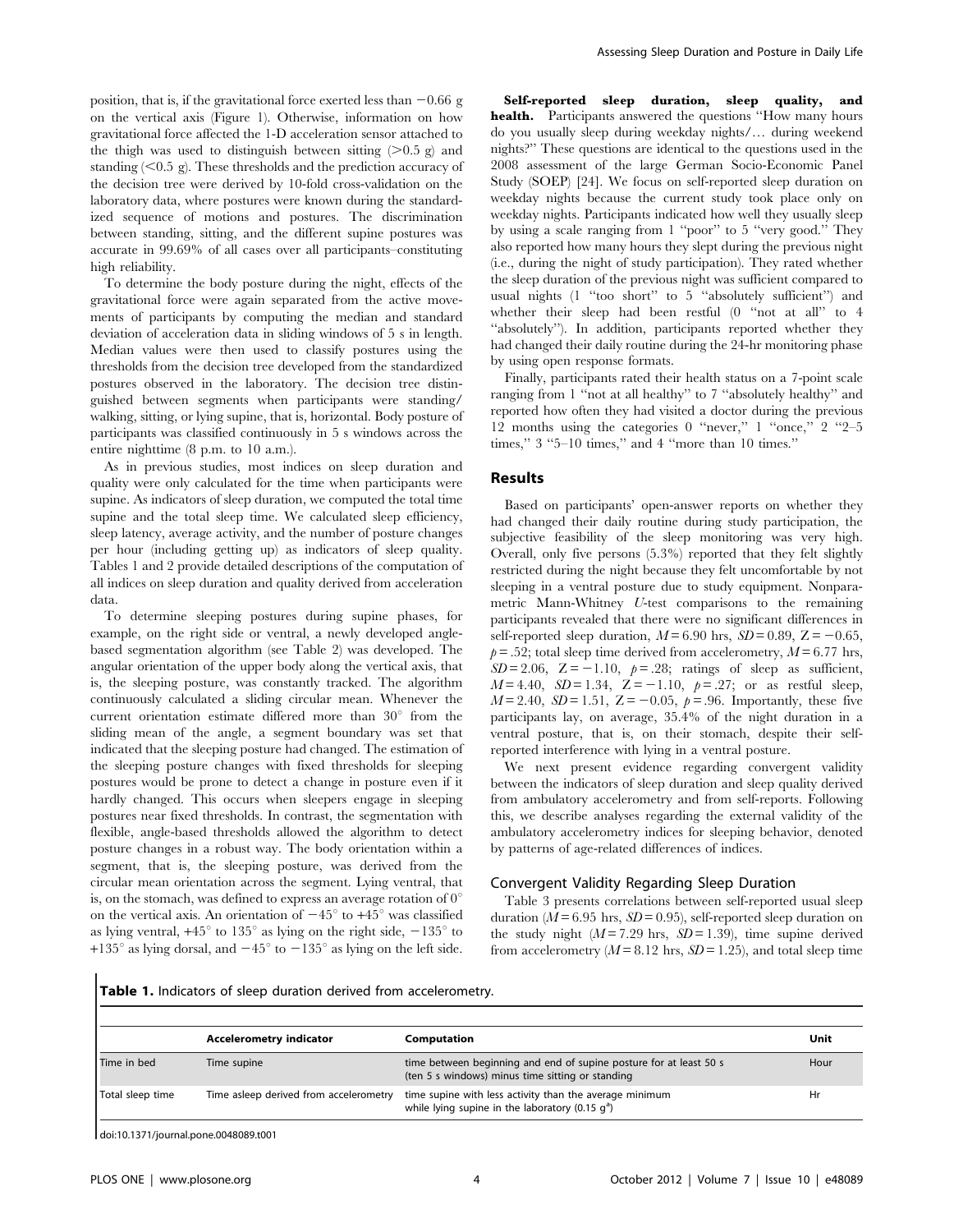Table 2. Indicators of sleep quality derived from accelerometry.

|                                                              | <b>Accelerometry indicator</b>    | Computation                                                                                                                                                                                                                                                                                                                                                                                                                                                                                                                                                                                                                                                                                                                                                                      | Unit           |
|--------------------------------------------------------------|-----------------------------------|----------------------------------------------------------------------------------------------------------------------------------------------------------------------------------------------------------------------------------------------------------------------------------------------------------------------------------------------------------------------------------------------------------------------------------------------------------------------------------------------------------------------------------------------------------------------------------------------------------------------------------------------------------------------------------------------------------------------------------------------------------------------------------|----------------|
| Sleep quality - activity focused                             |                                   |                                                                                                                                                                                                                                                                                                                                                                                                                                                                                                                                                                                                                                                                                                                                                                                  |                |
| Average activity                                             | Average activity                  | mean square root of the sum squared values of four channels of acceleration sensors                                                                                                                                                                                                                                                                                                                                                                                                                                                                                                                                                                                                                                                                                              | $q^a$          |
| Sleep latency                                                | Still position latency            | duration from onset of time supine until time asleep derived from accelerometry for<br>at least 3 consecutive minutes                                                                                                                                                                                                                                                                                                                                                                                                                                                                                                                                                                                                                                                            | <b>Minutes</b> |
| Sleep quality - posture focused                              |                                   |                                                                                                                                                                                                                                                                                                                                                                                                                                                                                                                                                                                                                                                                                                                                                                                  |                |
| Sleep efficiency                                             | Sleep efficiency based on turning | percentage of time without turning and rises relative to overall time supine                                                                                                                                                                                                                                                                                                                                                                                                                                                                                                                                                                                                                                                                                                     | Percentage     |
| Awakenings                                                   | <b>Rises</b>                      | postures with a threshold value of less than 40° gradient relative to<br>upright position ( $>$ -.66 g on vertical axis)                                                                                                                                                                                                                                                                                                                                                                                                                                                                                                                                                                                                                                                         | Count          |
| Sleeping posture                                             | Posture                           | orientation of the thorax when body is in supine posture: deviation from<br>upright position $>40^\circ$                                                                                                                                                                                                                                                                                                                                                                                                                                                                                                                                                                                                                                                                         | Categories     |
|                                                              |                                   | lying ventral: $-45^{\circ}$ to $+45^{\circ}$ around vertical axis                                                                                                                                                                                                                                                                                                                                                                                                                                                                                                                                                                                                                                                                                                               |                |
|                                                              |                                   | lying right: +45° to 135° around vertical axis                                                                                                                                                                                                                                                                                                                                                                                                                                                                                                                                                                                                                                                                                                                                   |                |
|                                                              |                                   | lying dorsal: $-135^\circ$ to $+135^\circ$ around vertical axis                                                                                                                                                                                                                                                                                                                                                                                                                                                                                                                                                                                                                                                                                                                  |                |
|                                                              |                                   | lying left: $-45^{\circ}$ to $-135^{\circ}$ around vertical axis                                                                                                                                                                                                                                                                                                                                                                                                                                                                                                                                                                                                                                                                                                                 |                |
| Posture changes                                              | Posture changes                   | detected by continuously classifying the upper body rotation around the vertical axis<br>with a sliding circular mean across the last 5 s segment; change was classified if the<br>absolute difference from the currently observed angle (e.g., 0°, which means lying flat<br>on the stomach) and the sliding circular mean angle differed by more than 30°.                                                                                                                                                                                                                                                                                                                                                                                                                     | Count          |
|                                                              |                                   | This angle-based adaptive algorithm captures the sleeping posture better than a fixed<br>threshold that discerns between sleeping postures; using fixed thresholds to determine<br>sleeping posture often lead to a fast jitter between sleeping postures when close to the<br>threshold because of intraindividual variations of sleeping behavior and varying sensor<br>position; jitter suggests changes in sleeping postures, although only minor body shifts<br>occurred, and leads to an overestimation of posture changes. The adaptive algorithm<br>compensates for this by allowing for angular variations within sleeping postures and<br>detects a change of sleeping posture only if an angular change of 30° or more was<br>found between two segments of analysis. |                |
|                                                              | Duration in postures              | mean duration of staying within specific posture                                                                                                                                                                                                                                                                                                                                                                                                                                                                                                                                                                                                                                                                                                                                 | <b>Minutes</b> |
| Postures longer than Postures longer than 15 mins<br>15 mins |                                   | Count of postures with duration longer than 15 minutes                                                                                                                                                                                                                                                                                                                                                                                                                                                                                                                                                                                                                                                                                                                           | Count          |

Note. <sup>a</sup>standard gravity unit 9.81 m/s<sup>2</sup>. doi:10.1371/journal.pone.0048089.t002

derived from accelerometry ( $M = 7.51$  hrs,  $SD = 1.33$ ). Agreement between self-reported usual sleep duration and self-reported sleep duration on the study night was moderate (Table 3). Agreement between self-reported sleep duration on the study night and indicators derived from acceleration sensors was even higher. That is, people who reported more hours of sleep on the study night were also observed to be asleep longer based on accelerometry data, that is, in a supine posture with little activity,  $r = .50$ ,  $p < .001$ . When data from one person who reported to have slept less than 3 hrs was excluded, the agreement between reported and observed sleep duration increased significantly,  $r = .68$ ,  $p \le .001$ ,  $z = 2.57$ ,  $p = 0.01$ . Importantly, the associations between the various measures of sleep duration reported in Table 3 were not significantly moderated by participants' age (all age interaction terms  $p > 10$  in regression analyses also including the age main effect; no significant model improvements,  $p > .20$ ). The results indicated that the time classified as sleeping based on the supine body posture and little activity was similar to sleep duration reported for that night and only slightly exceeded self-reported usual sleep duration: The total sleep time based on accelerometry did not differ significantly from the self-reported sleep duration during the study night,  $t(79) = 1.16$ ,  $p = .25$ . Compared to usual sleep duration, participants slept somewhat longer during the night of the study: 20.4 mins more based on the self-report,  $t(77) = -2.56$ ,  $p = .012$ ; 33.6 mins more based on accelerometry,  $t(77) = -3.37$ ,  $p = .001$ .

#### Convergent Validity of Sleep Quality

Participants rated their usual sleep quality as rather high,  $M = 3.69$ ,  $SD = 0.91$  ("5" indicating "very good") and judged their sleep on the study night as rather sufficient,  $M = 3.99$ ,  $SD = 1.10$ ("5" indicating "absolutely sufficient"), and restful,  $M = 2.39$ ,  $SD = 1.12$  ("4" indicating "absolutely restful"). The associations between self-reported sleep quality and indicators of sleep quality derived from accelerometry provided indication for convergent validity (Table 4): People, who were longer supine or asleep according to the accelerometry, rated their previous night's sleep as more sufficient. Also, people who were less active during the night rated their sleep as more sufficient and more restful. There were no significant associations between still-position latency and self-reported sleep quality that night.

Overall, Table 4 shows that posture-related indicators of sleep quality were more strongly related to self-reported general sleep quality than to self-reported sleep quality *during the study night*: Greater sleep efficiency as indicated by accelerometry, that is, a higher percentage of time in bed with little activity based on turns, was associated with better general self-reported sleep quality. Seemingly contrary to our assumptions, people who remained a shorter time in a specific posture or who had relatively more posture changes per hour also reported a higher general sleep quality. However, follow-up analyses showed that the number of posture changes also revealed a quadratic association with self-reported general sleep quality,  $\beta_{\text{linear}} = .26$ ,  $p = .02$ ,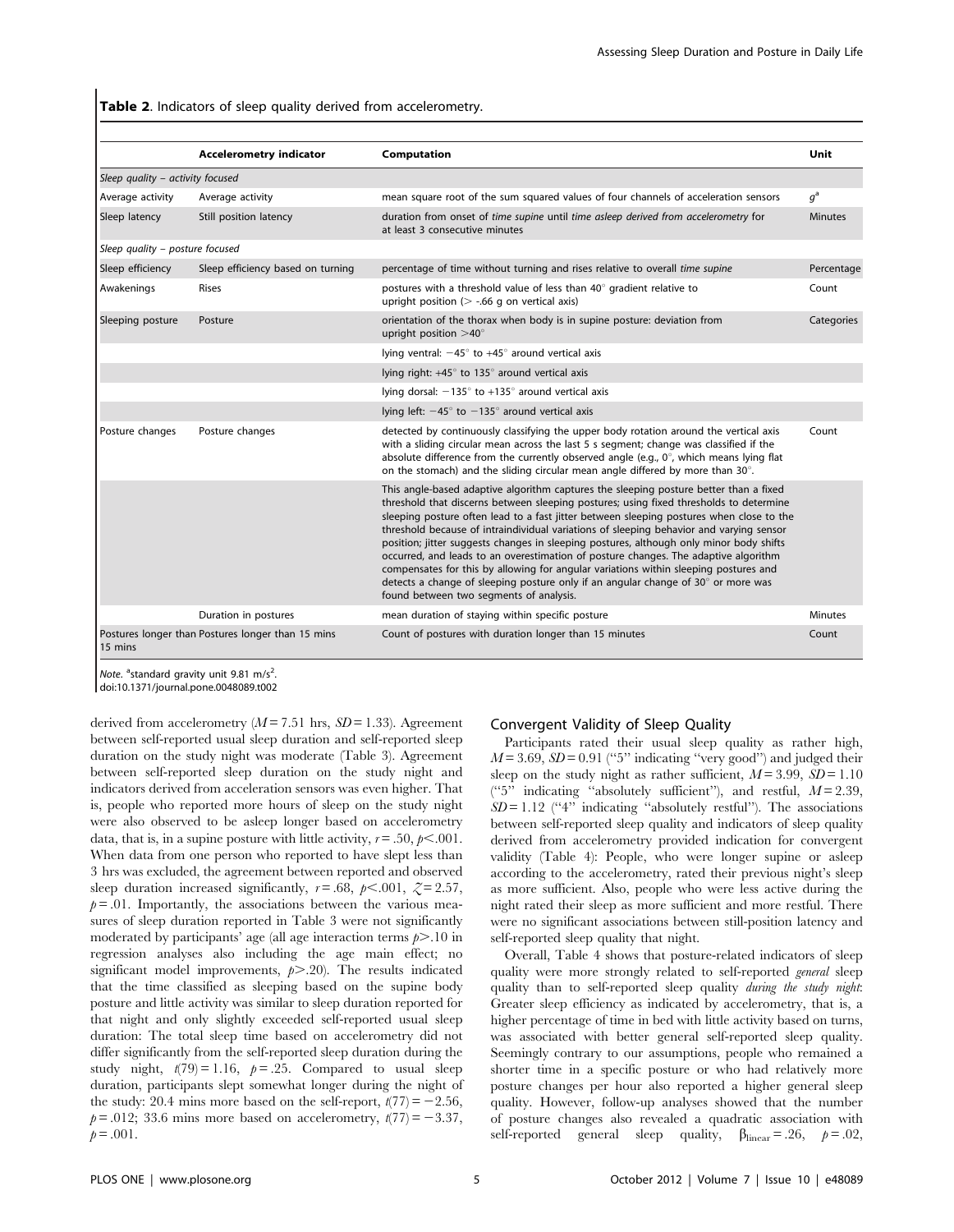Table 3. Association between self-reported sleep duration and time supine during study night.

|                                                | Self-reported general sleep<br>duration | Self-reported sleep<br>duration on study night | Time supine derived from<br>accelerometry |
|------------------------------------------------|-----------------------------------------|------------------------------------------------|-------------------------------------------|
| Self-reported sleep duration on study night 47 |                                         |                                                |                                           |
| Time supine derived from accelerometry         | .32                                     | .58                                            |                                           |
| Total sleep time derived from accelerometry    | .27                                     | .50                                            | .74                                       |

Note. All results  $p<.01$ ; Associations were not significantly moderated by participants' age,  $p$  > .10. doi:10.1371/journal.pone.0048089.t003

 $\beta_{\text{quadratic}} = -.21, p = .05, F(2, 76) = 3.84, p = .03$ . Both participants with relatively few or relatively many posture changes per hour reported less general sleep quality compared to participants with an average number of posture changes. That is, although some activity and posture change is normal, relatively turbulent sleep relates to a reported worse sleep quality. Therefore, people who had more phases where they remained in a specific posture for longer than 15 mins rated higher on both general sleep quality and restfulness on the study night. Importantly, the associations between self-reported sleep quality and indicators of sleep quality based on physical activity were also not significantly moderated by participants' age (all age interaction terms,  $p_s > 10$ , in regression analyses that also included the age main effect; no significant model improvements,  $p_s > .20$ ).

The prevalence of sleeping postures derived from the accelerometry data was similar to those observed in laboratory studies [25,26]. Most people–62.5% of the participants–first lay on their back, 21.2% first lay on the right side, 13.8% first lay ventral, and 2.5% first lay on their left side. Later on, the dominant posture changed: On average people spent 45.1% of the time supine on their left side, 28.6% of the time on their stomach, 13.4% of the time on their back, and 11.6% of the time on their right side. Both the first posture in bed and the percentage of supine time spent in specific postures were not significantly related to the subjective ratings of sleep quality (all  $ps > .20$ ).

In sum, the time of supine and average activity based on accelerometry during the study night was related to participants' rating that specific night as sufficiently long and restful the next day. The number of posture changes was not significantly related to how they judged their sleep the night before, but it was related to general judgments of sleep quality.

# External Validity: Age Differences in Sleep Duration and **Quality**

We compared sleep duration determined by accelerometry to self-reported sleep duration assessed in the nationally representative sample of 19,618 participants ( $M_{\text{age}}$  = 49.5, SD = 17.7; range 18–99 years; 48% male) in the 2008 assessment of the German SOEP [24]. The SOEP study is comparable to the British Household Panel Study [27]. The SOEP study assessed selfreported usual sleep duration for the first time in 2008 and thus provides comparative data on sleep duration in Germany. Previously, such data were only available for the UK and USA [7,13].

Consistent with our hypotheses, we observed a decreased sleep duration in middle adulthood compared both to adolescence and

Table 4. Associations between objective sleep indicators and self-reported sleep quality as well as age.

|                                                         | M(SD)         | <b>General sleep</b><br>quality | Sufficient sleep on Restful sleep on<br>study night | study night         | Age                                   |
|---------------------------------------------------------|---------------|---------------------------------|-----------------------------------------------------|---------------------|---------------------------------------|
| Activity related indicators                             |               |                                 |                                                     |                     |                                       |
| Time supine                                             | 8.12 (1.25)   | .06                             | $.30**$                                             | .06                 | $\beta_{\text{age}} = -.07$           |
|                                                         |               |                                 |                                                     |                     | $\beta_{age^2} = .27*$                |
| Total sleep time derived                                | 7.51(1.33)    | .12                             | $.18*$                                              | .06                 | $\beta_{\text{ace}} = .02$            |
| from accelerometry (h)                                  |               |                                 |                                                     |                     | $\beta_{\text{age}^2} = .31^{**}$     |
| Average activity                                        | 0.004(0.001)  | $-.00$                          | $-.25$ <sup>**</sup>                                | $-.19$ <sup>*</sup> | $\beta_{\text{age}} = -.21*$          |
| Still position latency (mins)                           | 4.22(5.07)    | .04                             | $-.14$                                              | $-.01$              | $\beta_{\text{age}} = -.12$           |
| Posture related indicators                              |               |                                 |                                                     |                     |                                       |
| Sleep efficiency (based on turning)                     | 0.70(0.20)    | $.19*$                          | .12                                                 | $-.02$              | $\beta_{\text{age}} = -.17^{\dagger}$ |
| Rises in first hour                                     | 0.35(0.60)    | .17                             | $-.01$                                              | $-.04$              | $\beta_{\text{age}}\!=\!-.18^*$       |
| Rises per hour                                          | 0.09(0.14)    | .16                             | $-.06$                                              | $-.06$              | $\beta_{\text{age}} = -.11$           |
| Posture changes per hour                                | 3.05(1.09)    | $.22*$                          | $-.06$                                              | $-.02$              | $\beta_{\text{age}} = -.19*$          |
| Average duration in posture (mins)                      | 22.82 (11.50) | $-.24$ <sup>*</sup>             | .05                                                 | .04                 | $\beta_{\text{age}} = .15$            |
| Number of postures per hour kept longer<br>than 15 mins | 1.13(0.30)    | $.24^*$                         | .09                                                 | $.19*$              | $\beta_{\text{age}} = -.18*$          |

Note.  $** p<.01$ ,  $*_{p<.05}$ ,

 $p = 0.06$ .

doi:10.1371/journal.pone.0048089.t004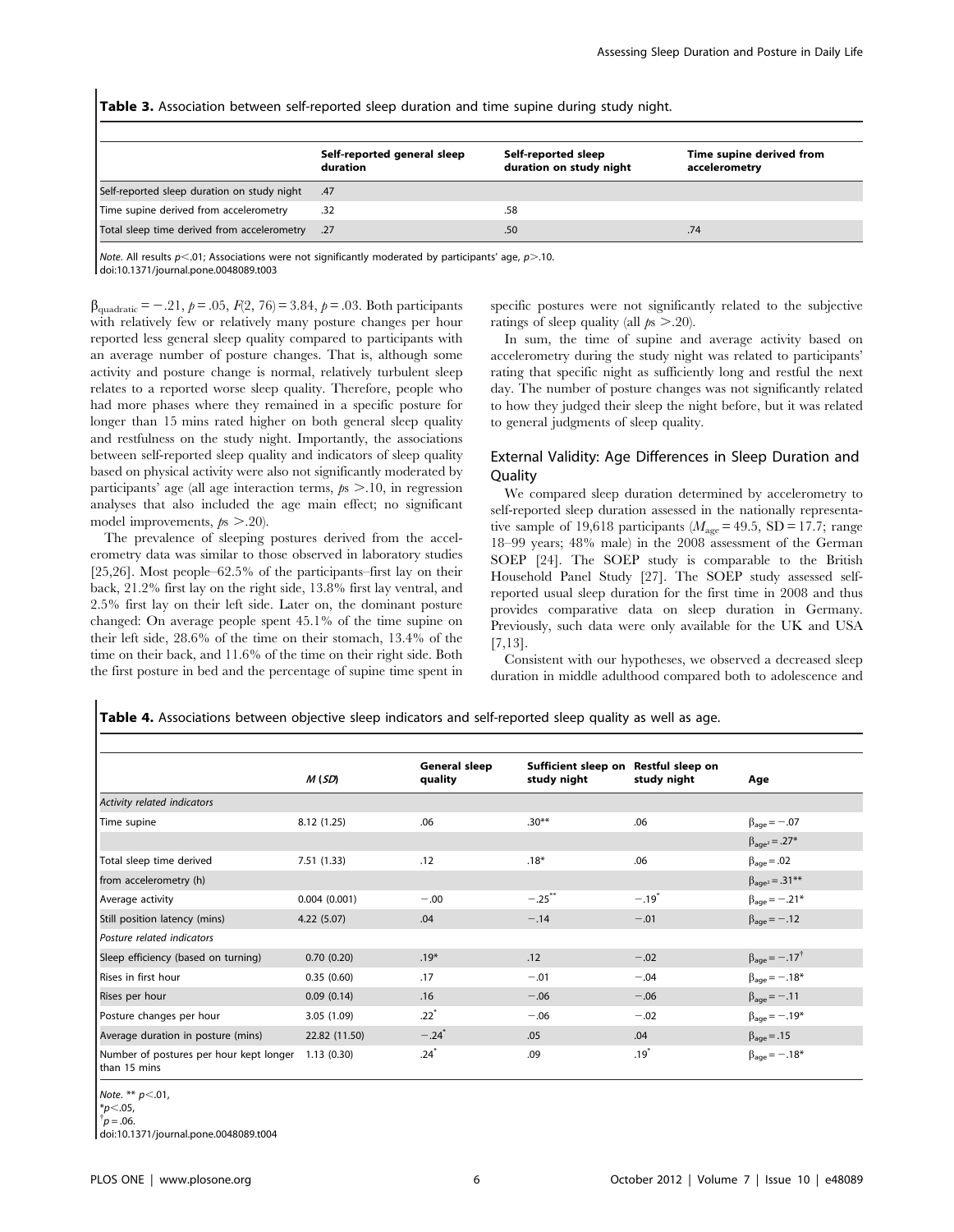old adulthood; in self-reported duration on the study night,  $F(2,77) = 3.79, p = .027, \beta_{\text{age}} = -.25, p = .026, \beta_{\text{age}^2} = .20, p = .071;$ in sleep duration obtained from acceleration-sensor data on the study night,  $F(2,77) = 4.09$ ,  $p = .02$ ,  $\beta_{\text{age}} = .02$ ,  $p = .83$ ,  $\beta_{\text{age}^2} = .31$ ,  $p<.01$ ; as well as in the representative SOEP sample,  $F(2,19615) = 180.21, p<.01, \beta_{\text{age}} = .04, p<.01, \beta_{\text{age}^2} = .12, p<.01$ (Figure 2).

Age differences in sleep quality also revealed the expected pattern (Table 4). Older participants were less active during sleep (i.e., moved less), got up less often during the first hour of sleep, and showed less frequent posture changes, but they also tended to show a decrease in sleeping efficiency, that is, the sleep time relative to the time in bed. Since decreased sleep efficiency is assumed to be less a matter of age, but rather of increasing prevalence of illnesses, we conducted follow-up analyses regarding the participants' health status. They confirmed the expected associations between higher sleep efficiency and fewer number of medical consultations during the last year,  $r = -0.22$ ,  $p = 0.03$ , or higher self-reported health status,  $r = .20$ ,  $p = .04$ . At the same time, higher age was associated with more frequent medical consultations,  $r = .28$ ,  $p < .01$ , and lower self-reported health status,  $r = -0.41$ ,  $p < 0.01$ . When controlling for the participants' health status, there was no significant association between age and sleep efficiency  $(p>45)$ . Therefore, not higher age per se, but rather health problems were related to less sleep efficiency.

In sum, accelerometry-based indicators of sleep duration and quality confirmed and refined knowledge on age-related differences in sleep duration and quality. First, participants in middle adulthood slept less than younger and older participants, both based on self-reported as well as accelerometry-based information. Second, age-related differences in sleep efficiency were also related to the health status. Thus, the health status might be a highly relevant factor for explaining age differences in sleep quality.

#### Discussion

The current study shows that accelerometry of body movements and posture during the night offers feasible, unobtrusive, reliable, and valid measurements of people's nightly behavior in their natural environment. We first address unobtrusiveness and reliability and then discuss findings on convergent and external validity.

The self-reported sleep quality during the study night was high on average, and most participants felt undisturbed by the acceleration sensors. Only very few participants (5%) reported that they felt somewhat restricted by the equipment. Despite this, participants who felt restricted did not differ significantly from other participants in terms of sleep duration or self-reported sleep quality. It is important to note that, against participants' subjective reports, acceleration-sensor information showed that they in fact lay for about a third of the night on their chest where sensors were attached.

The measurement of people's posture and activity with sensors attached to the sternum and the thigh provided highly reliable measurements of whole body movements and thus posture classification. The newly developed algorithm that classified people's posture based on the rotation of their main body axis additionally ensured the highly reliable classification of 99.7% correct body postures and changes of body posture.

Convergent validity between self-reported sleep duration and duration derived from posture classification and activity measurements implies that observing sleeping behavior with this posture-



Figure 2. Age differences in sleep duration. Lines represent age differences in self-reported usual sleep duration in the representative SOEP survey for 2008, in self-reported sleep duration during the study night, and in sleep duration based on activity measures during the study night. doi:10.1371/journal.pone.0048089.g002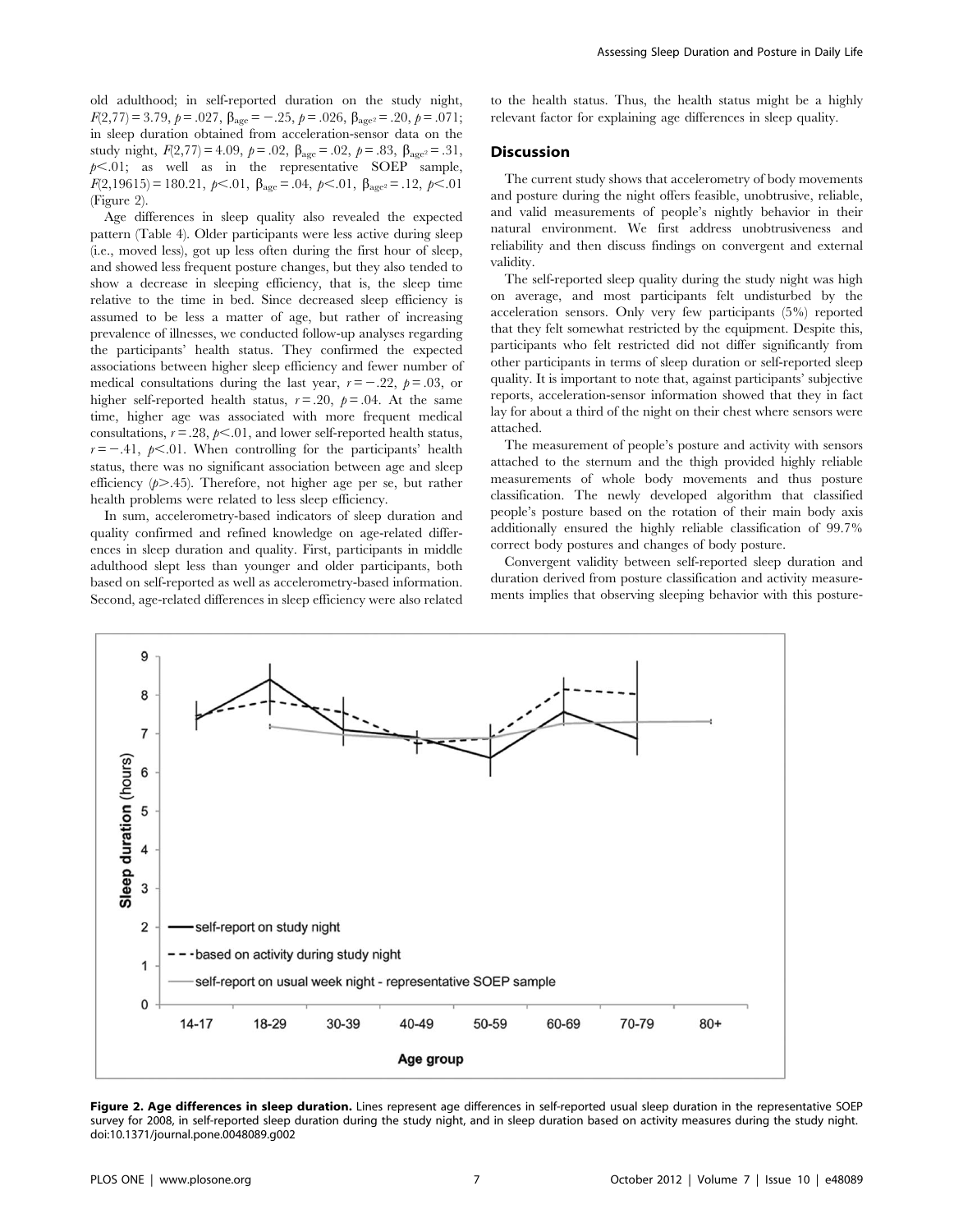based approach is feasible and valid. The self-reported sleep duration did not significantly differ from sleep duration based on accelerometry. This is in line with other studies showing that sleep duration can be accurately determined by accelerometry [4,18]. Importantly, the convergence between self-reported and posturebased sleep duration did not vary with participants' age. This suggests that we were equally well able to measure sleep-related behavior from physical activity for people differing in age who also had a varied sleep quality. Previous reviews explicitly posed the question of whether sleep-focused accelerometry is equally well suited for heterogeneous samples. Associations with usual sleep duration were expectedly smaller because these ratings represent subjective averages of sleep duration over a longer period of time. These subjective averages typically differ from the sleep duration on certain nights and can also be biased by recall ability and/or general opinions and knowledge on the topic [28].

The results also showed some convergent validity between selfreported sleep quality and quality derived from nighttime accelerometry recordings. This is especially noteworthy because accelerometry-based indices possess no shared method variance with self-reported sleep quality, a factor that often enhances convergent validity. Since the correlation coefficients are small to moderate in size, further replication is necessary. Interestingly, activity-based indicators of sleep quality were more strongly related to general sleep quality, whereas judging the last night's sleep as sufficient seemed to be based more on the time in bed, but less so on sleep-quality indicators. So far, only wake after sleep onset as objective measures of sleep quality has been related to subjective ratings of sleep quality in older people's natural environment [29,30]. Here, we present first evidence that posture-related indicators are linked to people's subjective sleep quality, whereas previous laboratory studies linked longer sleep latency, more waking up, and lower sleep efficiency to sleep disorders [31,32]. Thus, posture-related indicators might be a profitable route for future work on sleep quality within the normal population.

Both sleep duration and quality derived from assessments of posture and activity showed consistent external validity by replicating findings on sleeping behavior, for instance, the number of posture changes as well as on age differences in sleeping behavior. As in previous large-scale studies [7,13] and comparable to the results from the representative German SOEP study for 2008, we also obtained a reported average sleep duration of about 7 hrs on week nights and observed that young and older adults both report and show longer sleep durations compared to middleaged adults. Similarly, measurements of sleeping behavior with the accelerometry approach replicated known age differences in the quality of sleep behavior: Older people were less active during sleep, showed less posture changes, and arose less at the beginning of the night [16,17]. Furthermore, we showed that age-related differences in sleep efficiency are related to age-related increases in illnesses. This concurs with a recent review of illnesses, and not age per se, being related to decreased sleeping quality [19].

#### Strengths and Limitations

The strengths of the study lie in its assessment of sleep-related behavior of a sample larger and more heterogeneous than in average laboratory studies [9], in applying a newly developed posture-based approach to detect sleep-related behavior, and in the assessment within participants' natural environment. The unobtrusive measurement likely increased participants' acceptance and ensured ecologically valid assessments in people's daily lives. Although wrist actigraphy needs only a watch-like device, our approach uses a similarly parsimonious instrumentation compared to polysomnography, especially when used with wireless acceleration sensors. In comparison to a polysomnographic approach, our equipment can be carried before and after nighttime, so that ambulatory assessment over longer periods is possible, for example, to assess daytime napping. Compared to studies using wrist actigraphy, we extended the scope of indicators usually derived from actigraphy and were able to reliably classify body postures using the newly developed approach. With this approach, we achieved a similar agreement between self-reported and activity-based sleep duration and quality as in recent studies using wrist actigraphy [29,30,33].

Nonetheless, there are a few limitations that have to be kept in mind. We did not compare the posture-based accelerometry to polysomnographic assessments in the laboratory because polysomnography has been questioned regarding the ecological validity [4,5]. Future studies comparing accelerometry with ambulatory polysomnography need to keep in mind that the extensive polysomnographic instrumentation can alter the measured sleeping behavior even when applied in people's natural environment. In contrast to current polysomnography, our approach did not distinguish specific sleeping phases. Long phases of inactivity in the supine posture during the nighttime strongly suggest that the observed person is asleep, but it is still possible that the person is reading, watching TV, or thinking. Future work might develop accelerometry-based indicators that distinguish between sleeping phases, similar to the approach using measurements of brain activity [34,35]. Furthermore, as with wrist actigraphy, it is unlikely to distinguish whether the person is lying in bed or somewhere else, for instance, on a couch. This might, however, only be important for some research questions, but negligible for many others. Also, we only included participants without sleeping disorders, while clinical studies, for example, on sleep apnea, often focus on sleeping postures [36,37]. For such studies, the classification approach presented here might, in fact, be even more important for monitoring sleeping postures in larger samples. For the comparison with subjective sleep quality, we used two questions regarding the study night and one global rating, which is very similar to the sleep-quality subscale from the established Pittsburgh Sleep Quality Index (PSQI) [29,30,38]. Future studies could assess the other subscales of the PSQI as well to achieve a more comprehensive measure of subjective sleep quality. Last, data from 12 participants were excluded due to technical problems that could not be resolved because the participants slept at home unattended. However, technical problems can occur in a similar vein for other ambulatory assessment methods, such as wrist actigraphy or polysomnography.

#### Conclusions

Our findings show that monitoring sleep with ambulatory accelerometry yields results that are similar to subjective reports of sleep duration and quality in the participants' natural environment for an age-heterogeneous sample. High subjective and objective sleep quality on the study night, as well as consistently observed validity, suggest that assessing sleep-related behavior with this newly developed posture-based approach is feasible. The low obtrusiveness and relatively low cost of the equipment compared to polysomnographic devices make it possible for researchers to assess sleep-related behavior in larger samples relevant for epidemiological studies. Today, wireless 3-D sensors, which start at a few hundred dollars, can be connected to smartphones, which are available for less than \$500. Thus, although this equipment is more expensive than actigraphy watches, it offers more information regarding the posture and movement of the body. In addition to objective indicators of sleep duration, ambulatory accelerometry